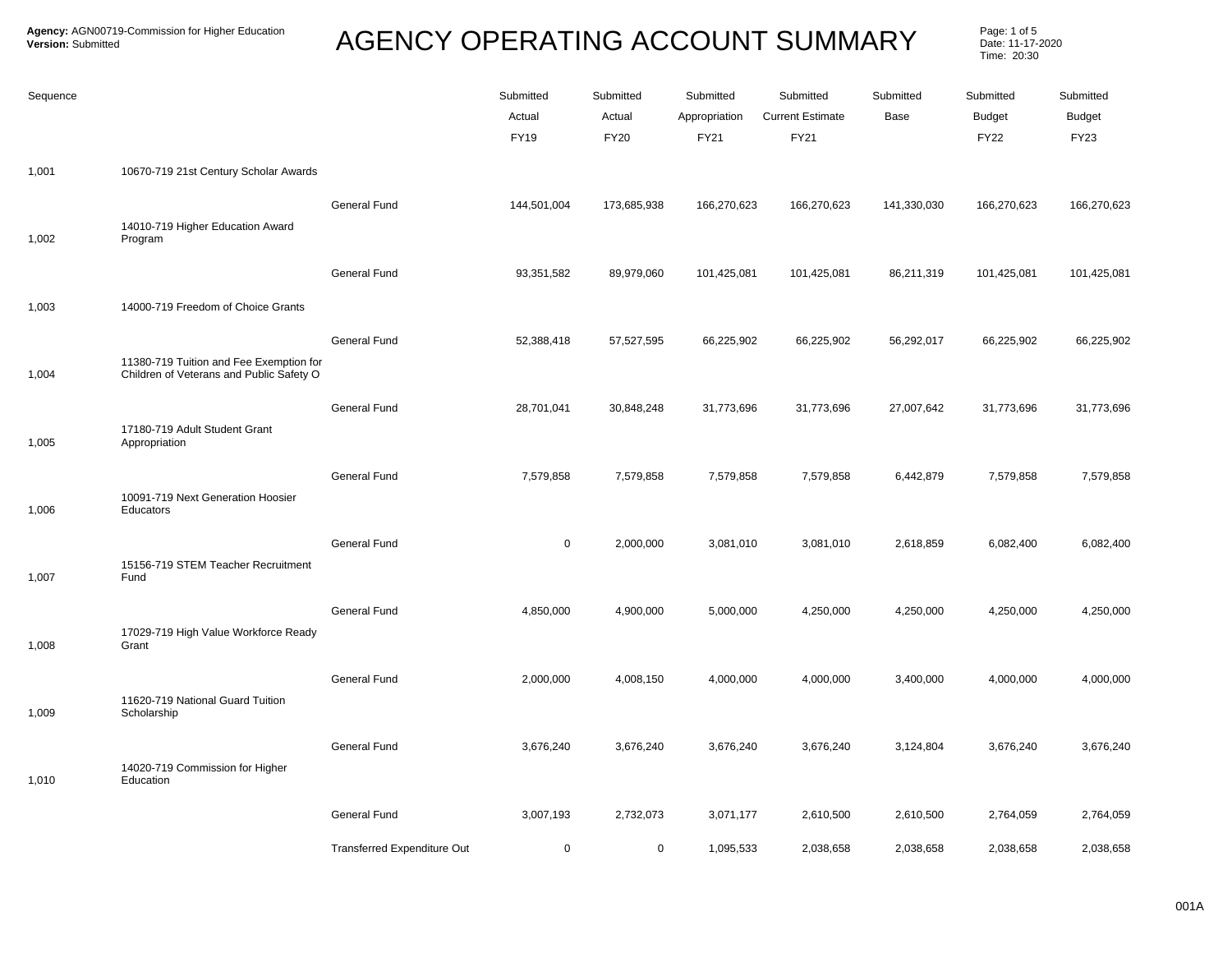Page: 2 of 5<br>Date: 11-17-2020 Time: 20:30

| Sequence |                                                             |                        |        | Submitted   | Submitted   | Submitted     | Submitted               | Submitted   | Submitted     | Submitted     |
|----------|-------------------------------------------------------------|------------------------|--------|-------------|-------------|---------------|-------------------------|-------------|---------------|---------------|
|          |                                                             |                        |        | Actual      | Actual      | Appropriation | <b>Current Estimate</b> | Base        | <b>Budget</b> | <b>Budget</b> |
|          |                                                             |                        |        | <b>FY19</b> | <b>FY20</b> | FY21          | FY21                    |             | <b>FY22</b>   | FY23          |
|          |                                                             |                        | TOTAL: | 3,007,193   | 2,732,073   | 4,166,710     | 4,649,158               | 4,649,158   | 4,802,717     | 4,802,717     |
| 1,011    | 30435-719 Primary Care Scholarship                          |                        |        |             |             |               |                         |             |               |               |
|          |                                                             | General Fund           |        | 2,000,000   | 0           | 0             | 0                       | $\mathbf 0$ | $\mathbf 0$   | $\mathbf 0$   |
|          |                                                             | <b>Dedicated Funds</b> |        | $\mathbf 0$ | 1,290,000   | 2,000,000     | 2,000,000               | 1,700,000   | 2,000,000     | 2,000,000     |
|          |                                                             |                        | TOTAL: | 2,000,000   | 1,290,000   | 2,000,000     | 2,000,000               | 1,700,000   | 2,000,000     | 2,000,000     |
| 1,012    | 14470-719 21st Century - Administrative                     |                        |        |             |             |               |                         |             |               |               |
|          |                                                             | <b>General Fund</b>    |        | 1,787,576   | 1,792,065   | 1,828,638     | 1,554,342               | 1,554,342   | 1,645,774     | 1,645,774     |
| 1,013    | 13353-719 TEACHER RESIDENCY<br><b>GRANT PILOT PROGRAM</b>   |                        |        |             |             |               |                         |             |               |               |
|          |                                                             | General Fund           |        | $\mathbf 0$ | 1,000,001   | $\pmb{0}$     | $\mathbf 0$             | $\mathsf 0$ | $\mathbf 0$   | $\mathbf 0$   |
| 1,014    | 12570-719 Statewide Transfer and<br>Technology              |                        |        |             |             |               |                         |             |               |               |
|          |                                                             | General Fund           |        | 962,598     | 994,019     | 1,014,737     | 944,193                 | 862,526     | 913,263       | 913,263       |
| 1,015    | 13096-719 Learn More Indiana                                |                        |        |             |             |               |                         |             |               |               |
|          |                                                             | General Fund           |        | 669,375     | 622,128     | 646,994       | 549,945                 | 549,945     | 582,295       | 582,295       |
| 1,016    | 16760-719 College Work Study Program                        |                        |        |             |             |               |                         |             |               |               |
|          |                                                             | <b>General Fund</b>    |        | 606,099     | 606,099     | 606,099       | 606,099                 | 515,184     | 606,099       | 606,099       |
| 1,017    | 13097-719 High Need Student Teaching<br><b>Stipend Fund</b> |                        |        |             |             |               |                         |             |               |               |
|          |                                                             | General Fund           |        | 449,999     | 449,999     | 450,000       | 450,000                 | 382,500     | 450,000       | 450,000       |
| 1,018    | 16750-719 Minority Teacher Scholarship<br>Fund              |                        |        |             |             |               |                         |             |               |               |
|          |                                                             | General Fund           |        | 400,000     | 400,000     | 400,000       | 400,000                 | 340,000     | 400,000       | 400,000       |
| 1,019    | 15163-719 Indiana INTERNnet                                 |                        |        |             |             |               |                         |             |               |               |
|          |                                                             | General Fund           |        | 250,000     | 250,000     | 250,000       | 250,000                 | 212,500     | 212,500       | 212,500       |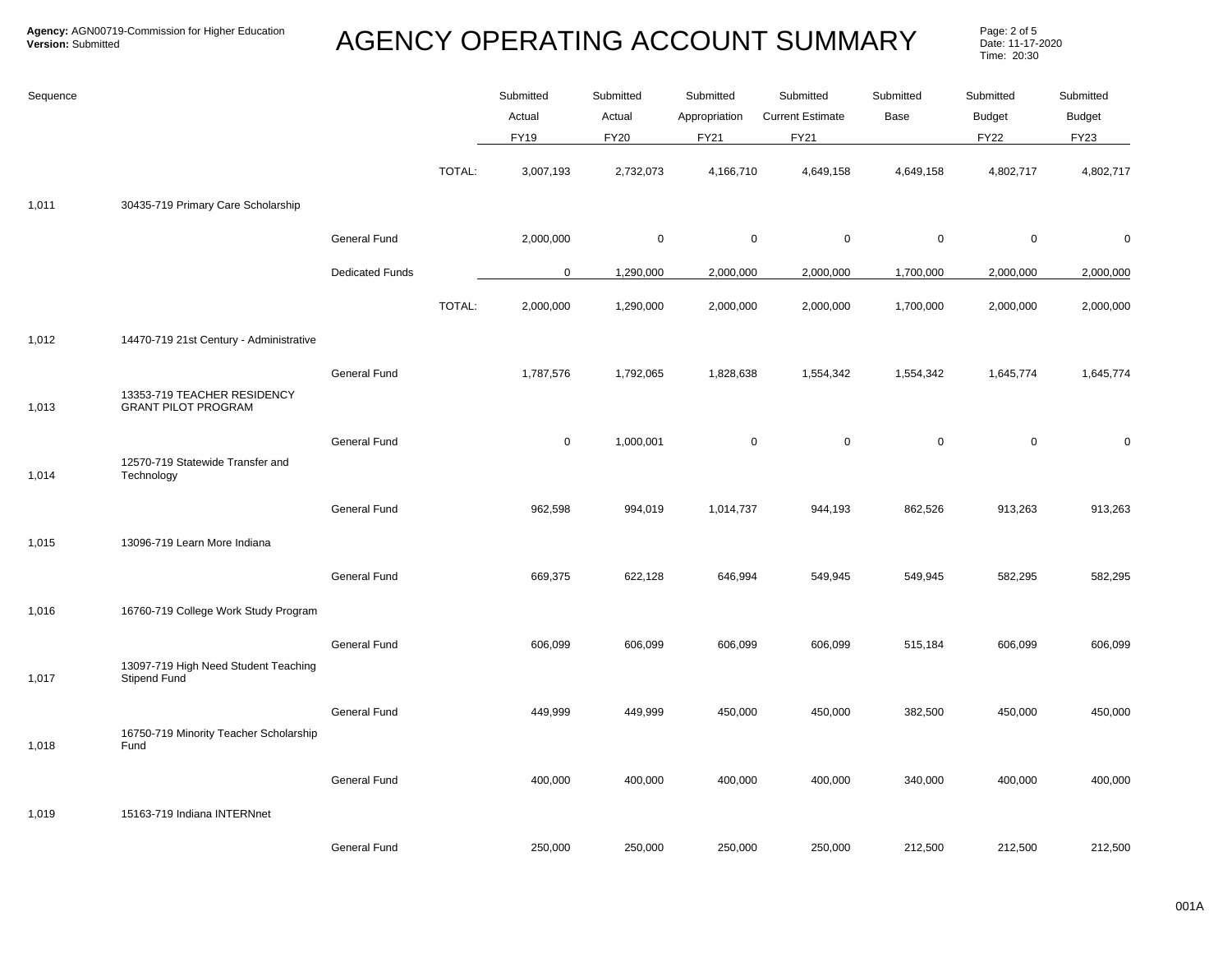Page: 3 of 5<br>Date: 11-17-2020 Time: 20:30

| Sequence |                                                     |                                    | Submitted             | Submitted             | Submitted             | Submitted                              | Submitted   | Submitted                    | Submitted             |
|----------|-----------------------------------------------------|------------------------------------|-----------------------|-----------------------|-----------------------|----------------------------------------|-------------|------------------------------|-----------------------|
|          |                                                     |                                    | Actual<br><b>FY19</b> | Actual<br><b>FY20</b> | Appropriation<br>FY21 | <b>Current Estimate</b><br><b>FY21</b> | Base        | <b>Budget</b><br><b>FY22</b> | <b>Budget</b><br>FY23 |
| 1,020    | 13342-719 Midwest Higher Education<br>Compact       |                                    |                       |                       |                       |                                        |             |                              |                       |
|          |                                                     | <b>General Fund</b>                | $\mathbf 0$           | 115,000               | 115,000               | 115,000                                | 97,750      | 115,000                      | 115,000               |
| 1,021    | 13098-719 Minority Student Teaching<br>Stipend Fund |                                    |                       |                       |                       |                                        |             |                              |                       |
|          |                                                     | General Fund                       | 50,000                | 50,000                | 50,000                | 50,000                                 | 42,500      | 50,000                       | 50,000                |
| 1,022    | 57500-719 Next Generation Hoosier<br>Educators      |                                    |                       |                       |                       |                                        |             |                              |                       |
|          |                                                     | <b>Dedicated Funds</b>             | 2,796,390             | 1,976,369             | 3,001,390             | 3,001,390                              | $\mathbf 0$ | $\mathsf 0$                  | $\mathbf 0$           |
|          |                                                     | <b>Transferred Funding In</b>      | $\mathbf 0$           | 2,000,000             | 3,081,010             | 3,081,010                              | 2,618,859   | 6,082,400                    | 6,082,400             |
|          |                                                     | TOTAL:                             | 2,796,390             | 3,976,369             | 6,082,400             | 6,082,400                              | 2,618,859   | 6,082,400                    | 6,082,400             |
| 1,023    | 44078-719 STEM Teacher Recruitment<br>Fund          |                                    |                       |                       |                       |                                        |             |                              |                       |
|          |                                                     | <b>Dedicated Funds</b>             | $\mathbf 0$           | $\mathbf 0$           | $\mathbf 0$           | 834,107                                | $\mathbf 0$ | 0                            | $\pmb{0}$             |
|          |                                                     | Transferred Funding In             | 4,860,230             | 4,379,985             | 5,000,000             | 4,250,000                              | 4,250,000   | 4,250,000                    | 4,250,000             |
|          |                                                     | <b>Transferred Expenditure Out</b> | $\overline{0}$        | $\mathbf 0$           | $\mathbf 0$           | 50,205                                 | 50,205      | 50,205                       | 50,205                |
|          | 43941-719 High Value Workforce Ready                | TOTAL:                             | 4,860,230             | 4,379,985             | 5,000,000             | 5,134,312                              | 4,300,205   | 4,300,205                    | 4,300,205             |
| 1,024    | Grant                                               |                                    |                       |                       |                       |                                        |             |                              |                       |
|          |                                                     | <b>Dedicated Funds</b>             | $\mathbf 0$           | 750,000               | $\mathbf 0$           | $\pmb{0}$                              | $\mathbf 0$ | $\mathsf 0$                  | $\pmb{0}$             |
|          |                                                     | Transferred Funding In             | 3,564,510             | 3,955,599             | 4,000,000             | 4,000,000                              | 3,400,000   | 4,000,000                    | 4,000,000             |
|          |                                                     | TOTAL:                             | 3,564,510             | 4,705,599             | 4,000,000             | 4,000,000                              | 3,400,000   | 4,000,000                    | 4,000,000             |
| 1,025    | 44077-719 CHE Grants                                |                                    |                       |                       |                       |                                        |             |                              |                       |
|          |                                                     | <b>Dedicated Funds</b>             | 199,181               | 507,786               | 0                     | 400,000                                | 400,000     | 400,000                      | 400,000               |
| 1,026    | 76710-719 Teacher Residency Grant Pilot             |                                    |                       |                       |                       |                                        |             |                              |                       |
|          |                                                     | <b>Dedicated Funds</b>             | $\mathbf 0$           | 8,766                 | $\mathbf 0$           | 417,353                                | $\mathbf 0$ | $\mathbf 0$                  | $\mathbf 0$           |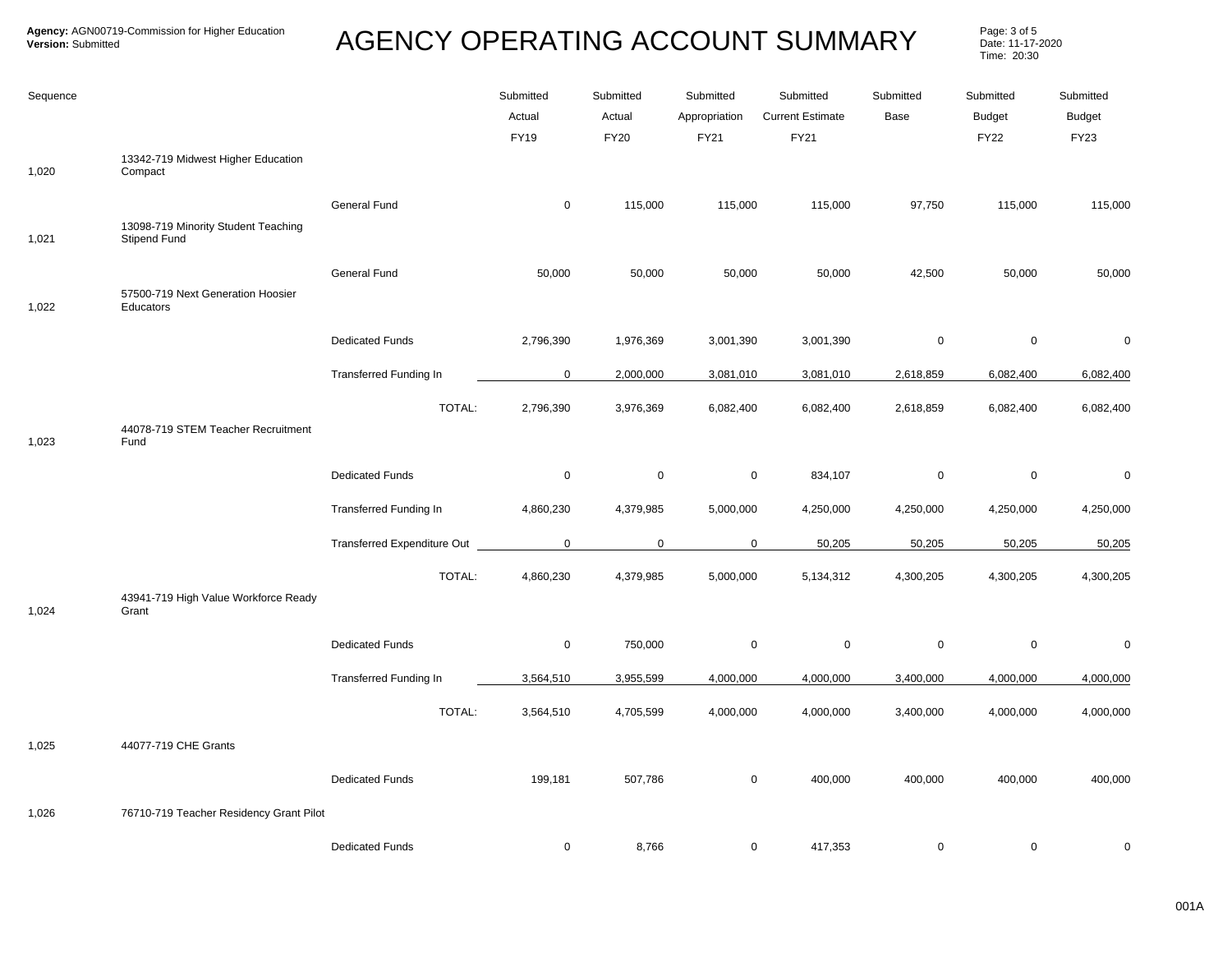Page: 4 of 5<br>Date: 11-17-2020 Time: 20:30

| Sequence |                                                                                   |                               | Submitted<br>Actual<br><b>FY19</b> | Submitted<br>Actual<br><b>FY20</b> | Submitted<br>Appropriation<br>FY21 | Submitted<br><b>Current Estimate</b><br>FY21 | Submitted<br>Base | Submitted<br><b>Budget</b><br><b>FY22</b> | Submitted<br>Budget<br><b>FY23</b> |
|----------|-----------------------------------------------------------------------------------|-------------------------------|------------------------------------|------------------------------------|------------------------------------|----------------------------------------------|-------------------|-------------------------------------------|------------------------------------|
| 1,027    | 35810-719 21st Century Administration                                             |                               |                                    |                                    |                                    |                                              |                   |                                           |                                    |
|          |                                                                                   | <b>Dedicated Funds</b>        | $\mathbf 0$                        | $\mathbf 0$                        | 0                                  | 294,466                                      | $\mathbf 0$       | $\mathbf 0$                               | 0                                  |
|          |                                                                                   | <b>Transferred Funding In</b> | 1,809,314                          | 1,634,287                          | 1,828,638                          | 1,554,342                                    | 1,554,342         | 1,645,774                                 | 1,645,774                          |
|          |                                                                                   | TOTAL:                        | 1,809,314                          | 1,634,287                          | 1,828,638                          | 1,848,808                                    | 1,554,342         | 1,645,774                                 | 1,645,774                          |
| 1,028    | 45630-719 Learn More Indiana                                                      |                               |                                    |                                    |                                    |                                              |                   |                                           |                                    |
| 1,029    | 55510-719 Postsecondary Credit Bearing<br>Proprietary Educational Institution Acc | <b>Dedicated Funds</b>        | 181,780                            | 9                                  | 45,000                             | 71,867                                       | 38,250            | 38,250                                    | 38,250                             |
|          |                                                                                   | <b>Dedicated Funds</b>        | 145,677                            | 99,271                             | 152,601                            | 79,774                                       | 129,711           | 129,711                                   | 129,711                            |
| 1,030    | 44365-719 SSACI Donations                                                         |                               |                                    |                                    |                                    |                                              |                   |                                           |                                    |
|          |                                                                                   | <b>Dedicated Funds</b>        | 10,841                             | 14,098                             | 14,917                             | 14,917                                       | 12,679            | 12,679                                    | 12,679                             |
| 1,031    | 44560-719 Twenty-First Century Scholars<br>Program                                |                               |                                    |                                    |                                    |                                              |                   |                                           |                                    |
|          |                                                                                   | <b>Dedicated Funds</b>        | 10,029                             | $\mathbf 0$                        | 0                                  | $\pmb{0}$                                    | $\mathsf 0$       | $\mathbf 0$                               | $\Omega$                           |
| 1,032    | 63000-719 CHE DOEd Fund                                                           |                               |                                    |                                    |                                    |                                              |                   |                                           |                                    |
|          |                                                                                   | <b>Federal Funds</b>          | 831,833                            | 484,602                            | 896,000                            | 896,000                                      | 761,600           | 896,000                                   | 896,000                            |
| 1,033    | 63012-719 CHE CNCS FUND                                                           |                               |                                    |                                    |                                    |                                              |                   |                                           |                                    |
|          |                                                                                   | <b>Federal Funds</b>          | 298,841                            | 325,339                            | 246,000                            | 349,180                                      | 209,100           | 349,180                                   | 349,180                            |
| 1,034    | 35820-719 21st Century Scholar Awards                                             |                               |                                    |                                    |                                    |                                              |                   |                                           |                                    |
| 1,035    | 34010-719 Higher Education Award<br>Program                                       | Transferred Funding In        | 173,714,671                        | 168,356,234                        | 166,270,623                        | 166,270,623                                  | 141,330,030       | 166,270,623                               | 166,270,623                        |
|          |                                                                                   | <b>Transferred Funding In</b> | 102,080,478                        | 83,308,215                         | 101,425,081                        | 101,425,081                                  | 86,211,319        | 101,425,081                               | 101,425,081                        |

1,036 33910-719 Freedom of Choice Grants